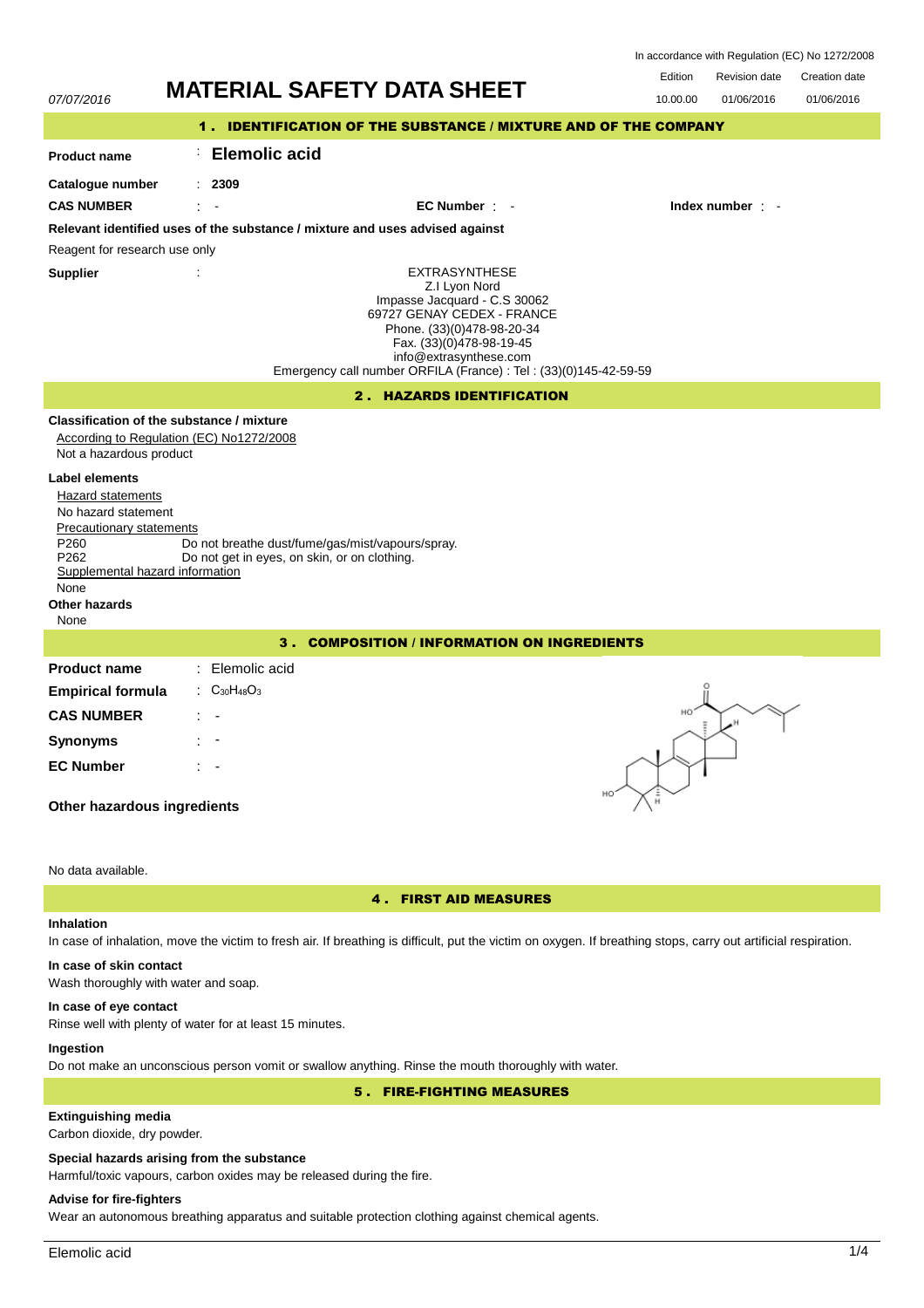#### 6 . ACCIDENTAL RELEASE MEASURES

#### **Personal precautions**

Use personal protective equipment. Evacuate the personnel from the contaminated zone. Ensure adequate ventilation.

### **Environnemental precautions**

Keeping away from drains, surface and ground waters.

#### **Methods and materials for containment and cleaning up**

Clean up without creating dust and place in adapted and sealed containers for elimination. Wash the contaminated aera with water and soap. Confine washing water and dispose of it complying with the local regulations. After cleaning, quickly eliminate traces of water with a product absorbing liquids (for example : sand, sawdust, universal binder, Kieselguhr).

### 7 . HANDLING AND STORAGE

### **Precautions for safe handling**

Avoid formation of dust. Avoid contact with skin and eyes. During handling, wear suitable personal protective equipment (see section 8). Follow the normal measures for preventive fire protection.

**Specific handling** No data available.

**Specific end use(s)**

# No data available

#### **Conditions for safe storage, including any incompatibilities**

Store in a cool well-ventilated place. Keep container tightly closed in a dry place away from light.

Store at <- 15°C

### 8 . EXPOSURE CONTROL/PERSONAL PROTECTION

### **Respiratory protection**

Wear imperatively an appropriated mask/respirator, tested and approved by standards such as NIOSH (US) or CEN (EU).

#### **Hand protection**

Handle with protective gloves. The selected gloves have to satisfy the specifications of EU Directive 89/686/EEC and the standard EN 374 derived from it.

### **Eye protection**

Wear safety glasses.

## **Skin protection**

Wear suitable protective clothing according to the quantity and the level of activity of the substance at the workplace.

|                                                       | <b>9. PHYSICAL AND CHEMICAL PROPERTIES</b> |  |  |
|-------------------------------------------------------|--------------------------------------------|--|--|
| Information on basic physical and chemical properties |                                            |  |  |
| Physical state                                        | : Solid                                    |  |  |
| Color                                                 | : White to beige coloured                  |  |  |
| Solubility in                                         | : No data available.                       |  |  |
| Melting point                                         | : No data available.                       |  |  |
| Initial boiling point                                 | : No data available.                       |  |  |
| Flash point                                           | : No data available.                       |  |  |
| рH                                                    | : No data available.                       |  |  |
| Partition coefficient: n-octanol/water                | : No data available.                       |  |  |
| Auto-ignition temperature                             | : No data available.                       |  |  |
| Decomposition temperature                             | : No data available.                       |  |  |
| Viscosity                                             | : No data available.                       |  |  |
|                                                       |                                            |  |  |

### **Other information**

No data available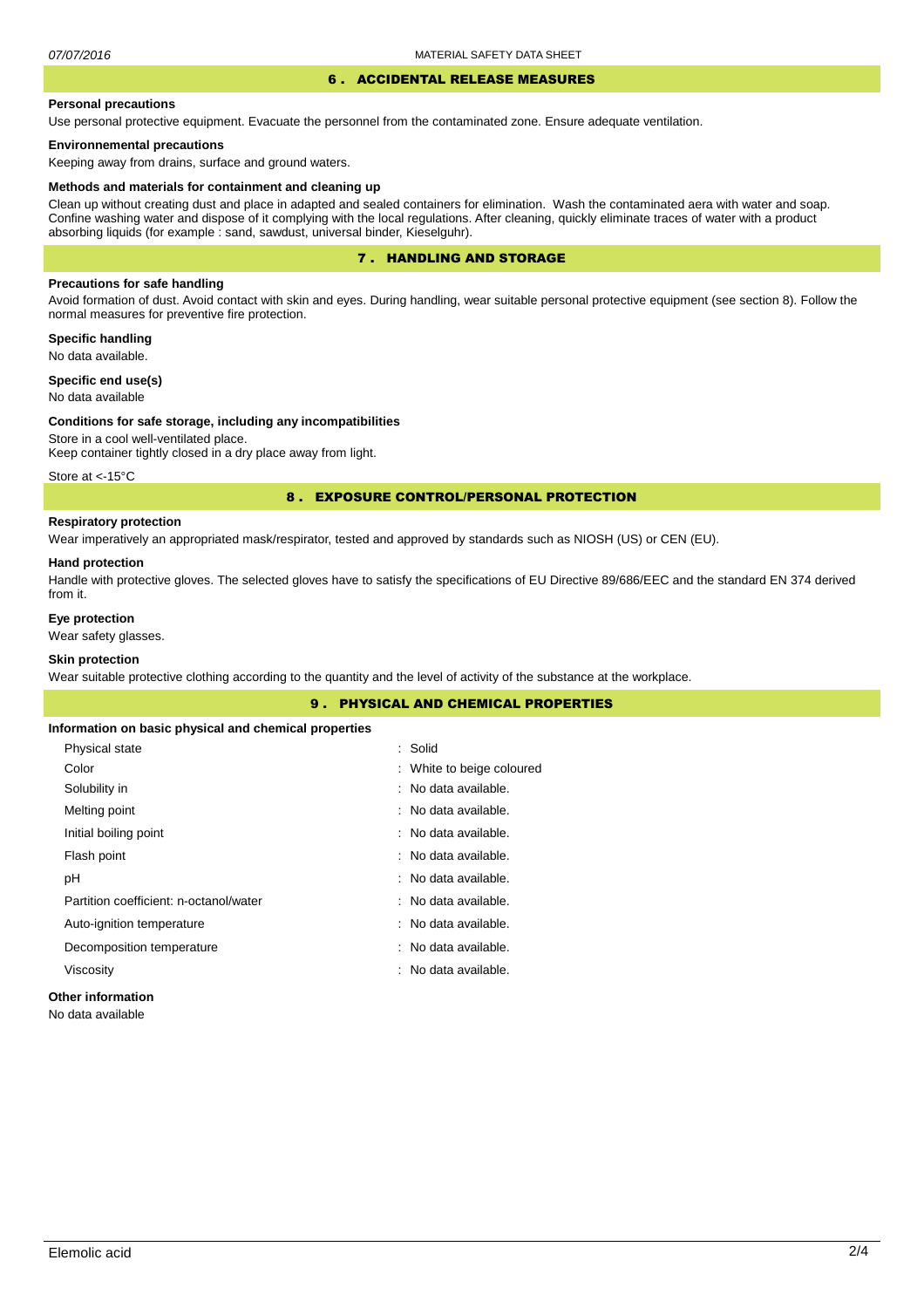### 10 . STABILITY AND REACTIVITY

#### **Reactivity**

No data available.

### **Chemical stability**

Stable under recommanded storage conditions.

#### **Possibility of hazardous reactions**

No hazardous reactions during storage and handling complying with the instructions.

**Conditions to avoid**

No data available.

**Incompatible materials**

No data available.

### **Hazardous decomposition products**

No hazardous decomposition products if the instructions for handling and storage are respected. During high overheating of the substance or during a fire, hazardous decomposition products may be produced.

### 11 . TOXICOLOGICAL INFORMATION

### **Acute oral toxicity**

No data available.

## **Acute dermal toxicity**

No data available.

### **Acute inhalation toxicity**

No data available.

### **Skin Corrosion**

No data available.

#### **Skin Irritation**

No data available.

## **Serious Eye Damage**

No data available.

### **Eye Irritation**

No data available.

### **Respiratory Sensitisation**

No data available.

#### **Skin Sensitisation**

No data available.

### **Germ Cell Mutagenicity**

No data available.

### **Carcinogenictiy**

No data available.

## **Reproductive Toxicity**

No data available.

## **Specific Target Organ Toxicity - Single Exposure**

No data available.

### **Specific Target Organ Toxicity - Repeated Exposure**

No data available.

#### **Aspiration Hazard**

No data available.